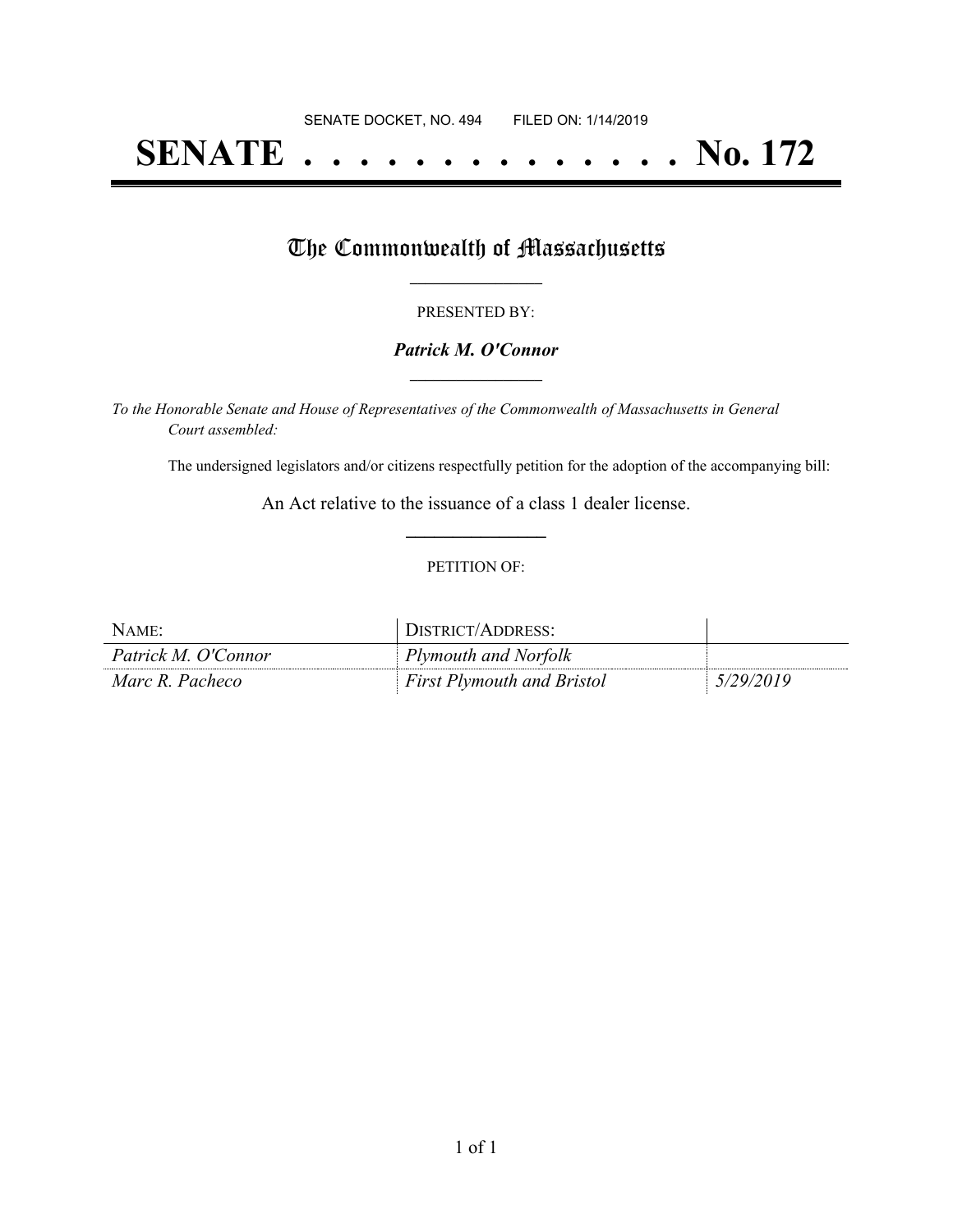# SENATE DOCKET, NO. 494 FILED ON: 1/14/2019 **SENATE . . . . . . . . . . . . . . No. 172**

By Mr. O'Connor, a petition (accompanied by bill, Senate, No. 172) of Patrick M. O'Connor for legislation relative to the issuance of a class 1 dealer license. Consumer Protection and Professional Licensure.

### The Commonwealth of Massachusetts

**In the One Hundred and Ninety-First General Court (2019-2020) \_\_\_\_\_\_\_\_\_\_\_\_\_\_\_**

**\_\_\_\_\_\_\_\_\_\_\_\_\_\_\_**

An Act relative to the issuance of a class 1 dealer license.

Be it enacted by the Senate and House of Representatives in General Court assembled, and by the authority *of the same, as follows:*

1 SECTION 1. Section 59 of chapter 140 of the General Laws, as appearing in the 2014 2 Official Edition, is hereby amended, at the end thereof, by inserting the following new

3 paragraph:

 A person, within ten days of such action, may appeal to the registrar the action of a licensing board or officer to approve and grant a class 1 license to a party pursuant to section 58 and this section. For the purposes of this section, a class 1 licensee, licensed under subsection (b) of Section 58, shall be deemed to have standing to challenge, administratively and judicially, the issuance of a class 1 license to another person by a licensing board or officer under this chapter if said class 1 licensee, asserting a challenge, alleges that said licensing board or officer has approved a class 1 license to a party that has not satisfied the requirements of said subsection (b) of section 58. The registrar shall adopt rules and regulations providing for a process in which a person, including, but not limited to, a class 1 licensee, licensed under subsection (b) of section